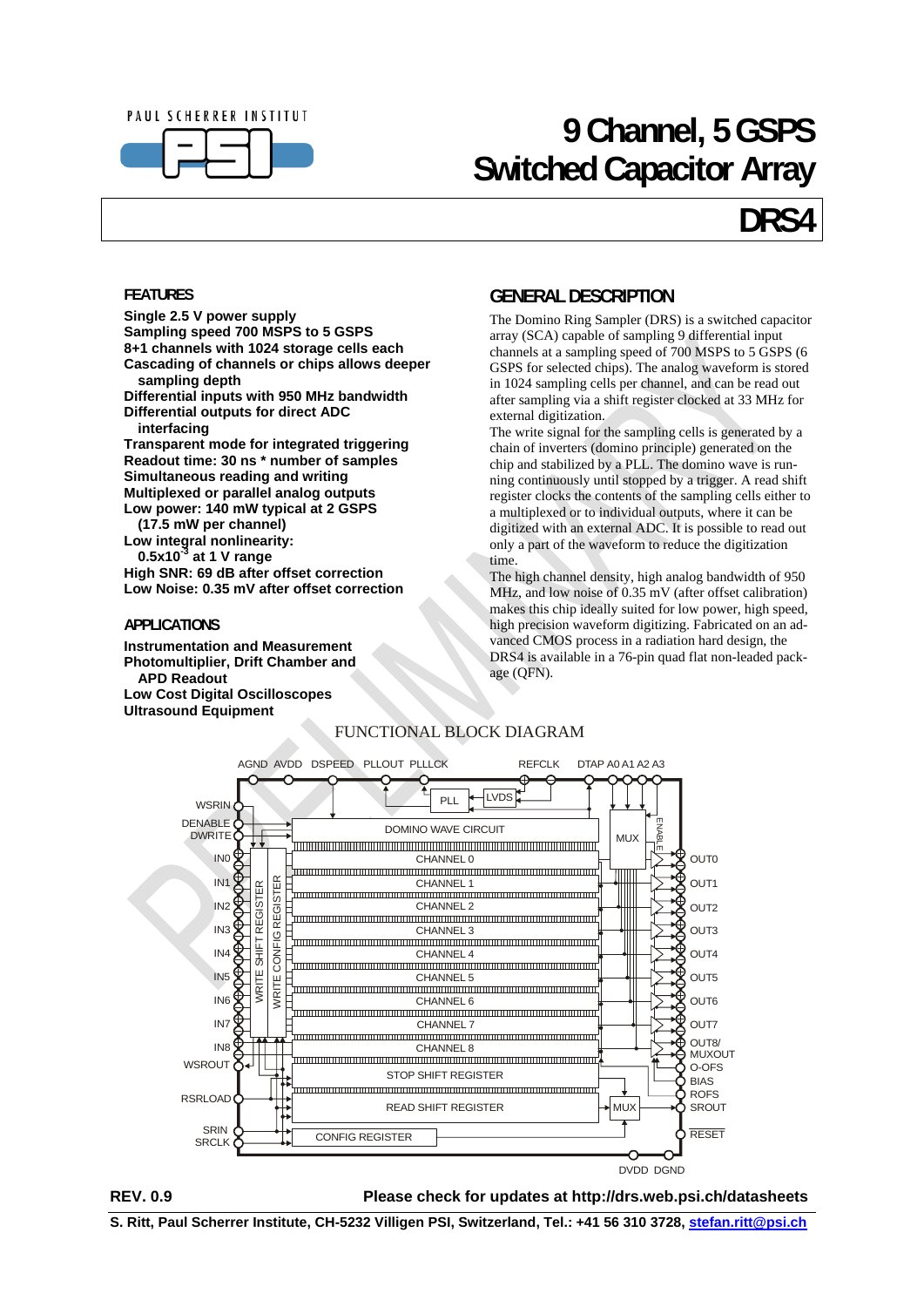### <span id="page-1-0"></span>**TABLE OF CONTENTS**

| Typical Performance Characteristics 6 |  |
|---------------------------------------|--|
|                                       |  |
|                                       |  |
|                                       |  |
|                                       |  |
|                                       |  |
|                                       |  |
|                                       |  |
|                                       |  |
|                                       |  |
| Transparent Mode 11                   |  |
|                                       |  |
| Cascading of Channels11               |  |
| Daisy-chaining of several Chips 12    |  |
|                                       |  |
| Full Readout Mode12                   |  |
| Channel Multiplexer13                 |  |
| Region-of-Interest Readout Mode13     |  |
| Simultaneous Writing and Reading14    |  |
| Typical Mode of Operation14           |  |
|                                       |  |
| the control of the control of         |  |

<span id="page-1-1"></span>**REVISION HISTORY** 

04/1/2008-Revision 0: Initial Version  $05/1/2008$ -Swapped out + / out- pins 05/27/2008-Introduced QFN76 package 09/11/2008-Corrected MUXOUT location 09/15/2008-Added bandwidth and impedance 10/1/2008-Added power requirements 10/7/2008-Added S/H timing requirements 10/7/2008-Added Read Shift Register Initialization 10/13/2008-Added description of analog outputs 10/17/2008-Introduced Aperture Jitter 11/3/2008-Added BIAS, O-OFS impedance, differential gain 11/19/2008-Small exposed pad in package 11/28/2008-Corrected maximal sampling

speed from 5 GSPS to 6 GSPS

12/23/08-Corrected maximal sampling speed from 6 GSPS back to 5 GSPS. Added few more parameters 2/11/09-Corrected wrong pin labels for P76 and P19, mention initialization of domino circuit 5/29/09-Updated all old plots 7/7/09-Added note about DE-NABLE/DWRITE pull-down resistors 7/9/09-Added range of ROFS signal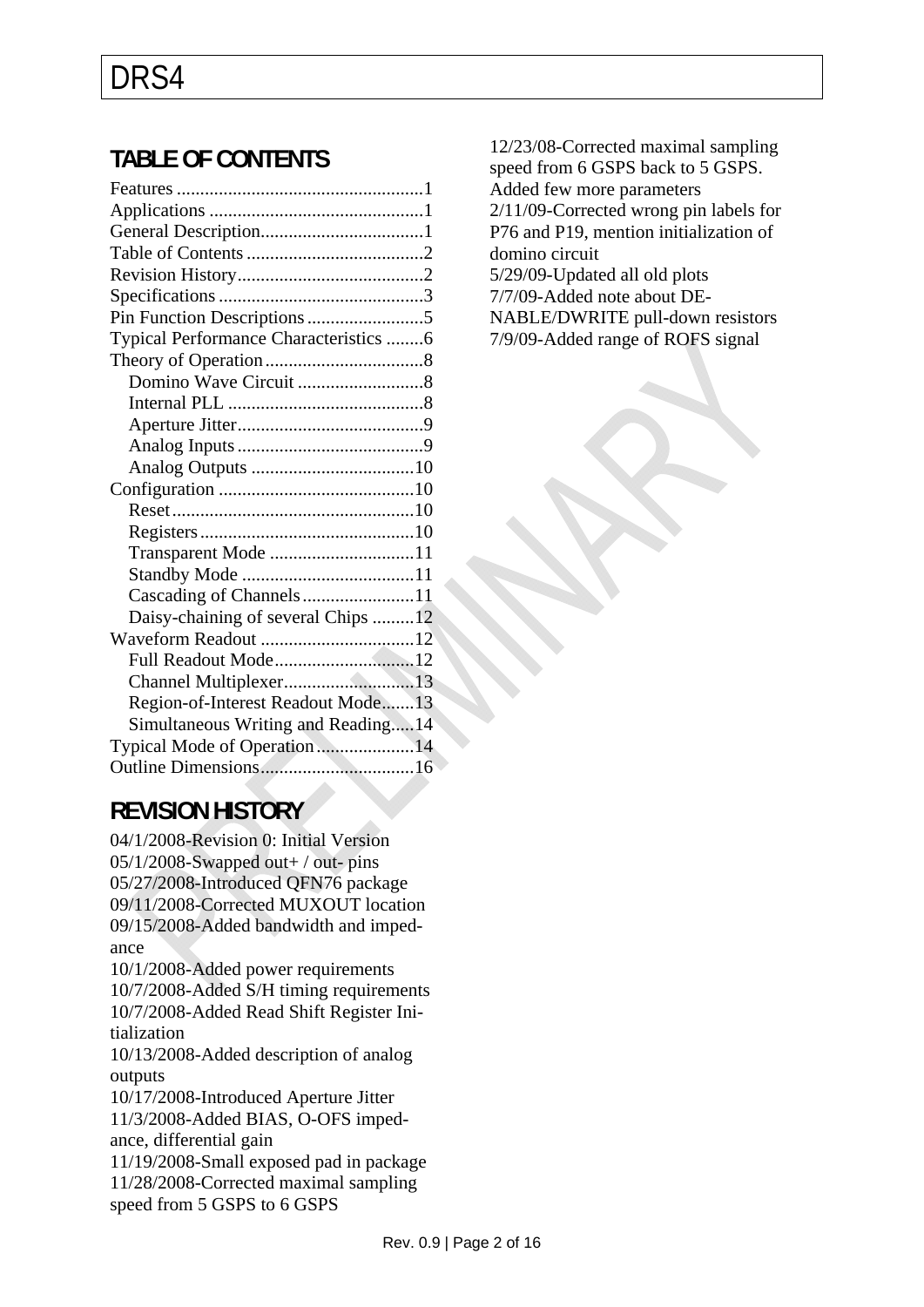### <span id="page-2-0"></span>**SPECIFICATIONS**

(AVDD =  $2.5$  V, DVDD =  $2.5$  V, Temp. =  $25^{\circ}$ C, unless otherwise noted)

#### **Table 1.**

| Parameter                        | Typ.            | Unit                        | <b>Comment</b>                                                                            |
|----------------------------------|-----------------|-----------------------------|-------------------------------------------------------------------------------------------|
| DRS4                             |                 |                             |                                                                                           |
| Sampling speed f <sub>SAMP</sub> | 0.7             | GSPS min                    |                                                                                           |
|                                  | 5               | GSPS max                    | Guaranteed                                                                                |
|                                  | 6               | GSPS max                    | Selected chips                                                                            |
| Readout speed                    | 10              | MHz min                     | Optimal Performance at 33 MHz                                                             |
|                                  | 40              | MHz max                     | At reduced linearity                                                                      |
|                                  | $30 * (n+1)$    | ns                          | ROI readout mode for $n$ cells                                                            |
| Fixed pattern offset error       | 5               | mV rms                      |                                                                                           |
| Random noise                     | 0.35            | mV rms                      | After offset correction                                                                   |
| Signal-to-Noise Ratio (SNR)      | 69.1            | dB                          | After offset correction                                                                   |
| Effective number of bits         | 11.5            | <b>Bits</b>                 | After offset correction                                                                   |
| Gain                             | 0.982           | $V/V$ min                   |                                                                                           |
|                                  | 0.988           | $\mathrm{V}/\mathrm{V}$ max |                                                                                           |
| <b>Integral Nonlinearity</b>     | 0.5             | mV                          | $BIAS = 0.70 V$ , 33 MHz                                                                  |
|                                  | 1.5             | mV                          | $BIAS = 0.70 V, 40 MHz$                                                                   |
|                                  | 22              | mV                          | $BIAS = 0.70 V, 50 MHz$                                                                   |
| Fixed pattern aperture jitter    | TBD             | ps                          | $f_{SAMP} = 0.5$ GHz                                                                      |
|                                  | <b>TBD</b>      |                             | $f_{SAMP} = 2 GHz$                                                                        |
|                                  | TBD             | ps                          | $f_{SAMP} = 5 GHz$                                                                        |
| Random aperture jitter           | TBD             | ps                          | $f_{SAMP} = 0.5 \text{ GHz}$                                                              |
|                                  | TBD             | ps                          | $f_{SAMP} = 2 \text{ GHz}$                                                                |
|                                  | TBD             | ps                          |                                                                                           |
|                                  | 25              | ps                          | $f_{SAMP} = 5 GHz$                                                                        |
| PLL jitter                       | 285             | ps                          | $f_{SAMP} = 5 GHz$                                                                        |
|                                  |                 | ps                          | $f_{SAMP} = 1 \text{ GHz}$                                                                |
| <b>TEMPERATURE DRIFT</b>         |                 |                             |                                                                                           |
| <b>Offset Error</b>              | 75              | $\mu V$ <sup>o</sup> C      | Tested between 25° C and 50° C                                                            |
| Gain Error                       | 25              | ppm/°C                      | Tested between 25° C and 50° C                                                            |
| <b>ANALOG INPUTS</b>             |                 |                             |                                                                                           |
| Differential Input Span          | $\mathbf{1}$    | $V$ p-p                     |                                                                                           |
| Common mode Range                | $0.1 - 1.5$     | V                           |                                                                                           |
| <b>Absolute Voltage Limits</b>   | $AGND - 300$ mV | V min                       |                                                                                           |
|                                  | $AVDD + 300$ mV | V max                       |                                                                                           |
| <b>Input Capacitance</b>         | 7               | pF                          | Betw. IN+ and IN-, Domino Wave stopped                                                    |
|                                  | 11              | pF                          | Betw. IN+ and IN-, Domino Wave running,                                                   |
|                                  |                 |                             | value by design only <sup>1</sup>                                                         |
|                                  | 15              | pF                          | Betw. IN+ and GND, Domino Wave                                                            |
|                                  |                 |                             | stopped                                                                                   |
| <b>Static Input Current</b>      | 1.4             | nA                          | Measured with DMM at 1V input                                                             |
| <b>Dynamic Input Current</b>     | 80              | $\mu A$                     | $f_{SAMP} = 0.5 \text{ GHz}, U_{in} = 1 \text{ V}$                                        |
|                                  | 320             | $\mu A$                     | $f_{SAMP} = 2 \text{ GHz}, U_{in} = 1 \text{ V}$                                          |
|                                  | 800             | $\mu A$                     | $f_{SAMP} = 5 \text{ GHz}, U_{in} = 1 \text{ V}$                                          |
| Equivalent input impedance       | 6.3             | $k\Omega/f_{\rm SAMP}[GHz]$ |                                                                                           |
| Bandwidth (-3dB)                 | 950             | MHz                         |                                                                                           |
| Crosstalk adjacent channels      | $< -46$         | dB                          | 1 ns rise-time pulse driven differentially                                                |
|                                  | $-40$           | dB                          | 1 ns rise-time pulse driven non-differentially                                            |
| <b>DSPEED</b> input impedance    | >10             | $G\Omega$                   |                                                                                           |
| <b>BIAS</b> input impedance      | 1               | $k\Omega$                   | Must be connected to a low impedance                                                      |
|                                  |                 |                             | source to override the internal 0.7V                                                      |
| O-OFS input impedance            | 9               |                             | Must be connected to a low impedance                                                      |
|                                  |                 | $k\Omega$                   | source to override the internal 1.37V                                                     |
|                                  | > 50            |                             |                                                                                           |
| ROFS input impedance             |                 | $M\Omega$                   | Static current. For proper dynamic opera-<br>tion, this input must be connected to a high |
|                                  |                 |                             |                                                                                           |
| <b>ROFS</b> Range                | $0.1 - 1.6$     | V                           | speed low impedance source<br>Limited by internal NMOS switch                             |
|                                  |                 |                             |                                                                                           |
| <b>ANALOG OUTPUTS</b>            |                 |                             |                                                                                           |
| Common mode voltage              | 1.37            | V                           | Can be changed via O-OFS                                                                  |

<span id="page-2-1"></span><sup>&</sup>lt;sup>1</sup> Due to the switching capacitors the input capacitance is non-constant and cannot be measured reliably. The value is derived from the capacitance with Domino Wave stopped and the fact that 16 input cells with 0.15 pF are on during sampling.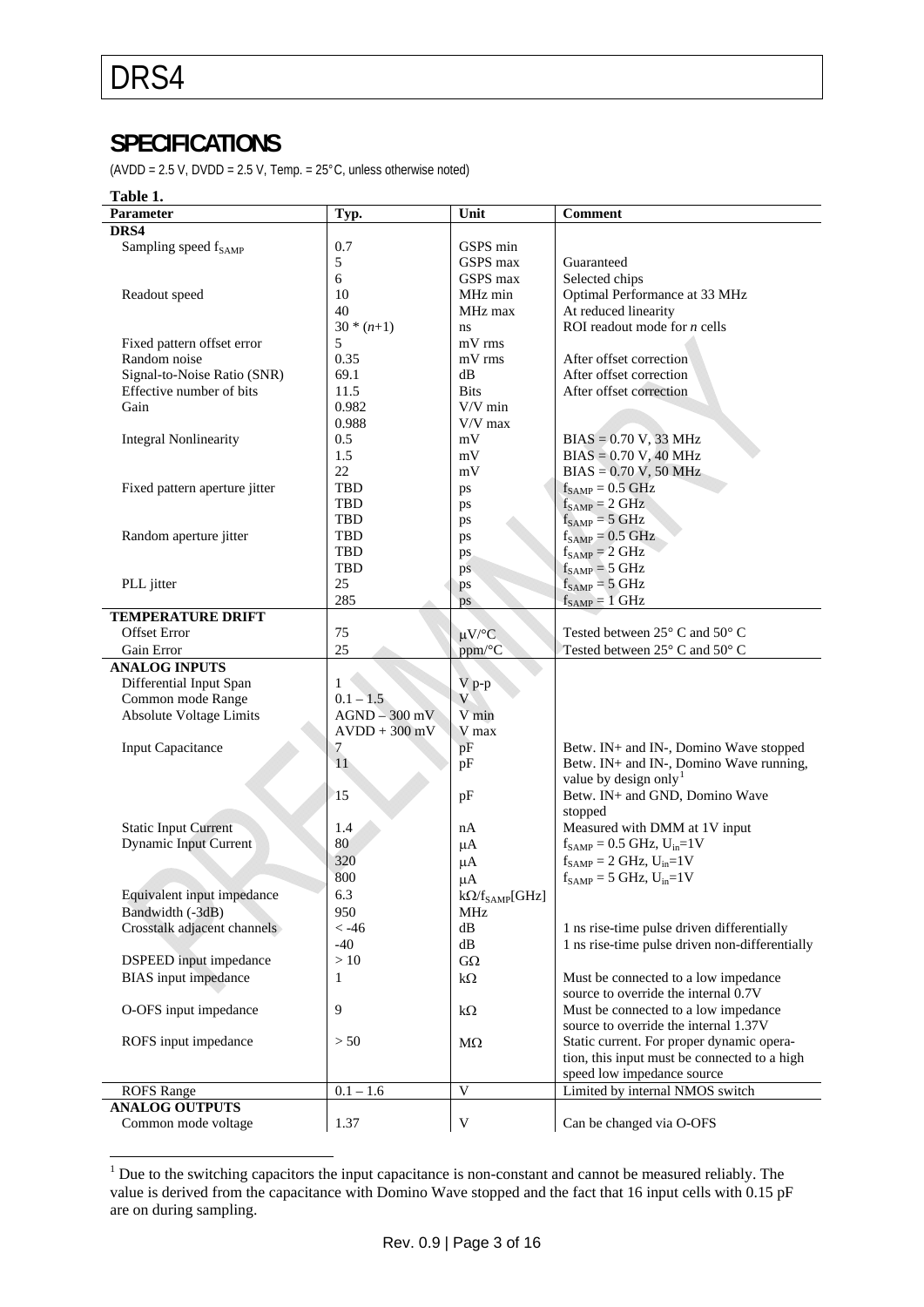| DRS4                          |                          |                |                                                      |
|-------------------------------|--------------------------|----------------|------------------------------------------------------|
| Bandwidth (-3 dB)             | 50                       | <b>MHz</b>     | All measured in Transparent Mode                     |
| <b>Offset Voltage</b>         | ###                      | mV             |                                                      |
| Offset Voltage Drift          | ###                      | $\mu V$ /°C    |                                                      |
| <b>LOGIC LEVELS</b>           |                          |                |                                                      |
| High Level Input Voltage      | 2.0                      | V min          |                                                      |
|                               | 2.8                      | V max          | Chip is not 3.3 V tolerant                           |
| Low Level Input Voltage       | 0.8                      | V max          |                                                      |
| High Level Input Current      | $+1.5$                   | nA             |                                                      |
| Low Level Input Current       | $\pm 1.5$                | nA             |                                                      |
| <b>Input Capacitance</b>      | 6                        | pF min         |                                                      |
|                               | 60                       | pF max         |                                                      |
| High Level Output Voltage     | 2.47                     | V              | $IOH = 100 \mu A$                                    |
| High Level Output Voltage     | 2.26                     | V              | $IOH = 1 mA$                                         |
| Low Level Output Voltage      | 0.003                    | V              | $IOL = 100 \mu A$                                    |
| Low Level Output Voltage      | 0.08                     | V              | $IOL = 1 mA$                                         |
| <b>TIMING CHARACTERISTICS</b> |                          |                |                                                      |
| $t_{\text{DTAP}}$             | $2048 \times 1/f_{SAMP}$ | S              |                                                      |
| $t_{\rm CLK}$                 | $\mathbf{1}$             | us max         | Clock speed for all shift registers                  |
|                               | $\overline{2}$           | ns min         |                                                      |
| $t_{0}$                       | 10                       | ns             | <b>SRCLK Rising Edge to Analog Output</b>            |
| t <sub>reset</sub>            | 10                       | ns min         | Minimum width of negative reset pulse                |
| $t_{\rm SAMP}$                | $t_0 + t_{CLK}$          |                | For optimal performance, use $t_{\text{CLK}}$ =30 ns |
|                               |                          |                | and sample analog signal 38 ns after                 |
|                               |                          |                | <b>SRCLK</b>                                         |
| $t_{\text{DSTOP}}$            | 10                       | ns min         | DWRITE falling edge to DENABLE falling               |
|                               |                          |                | edge                                                 |
| $t_{\rm S}$                   | 5                        | ns min         | Setup time between A3-A0 and SRCLK                   |
| $t_{\rm H}$                   | 5                        | ns min         | Hold time between SRIN and SRCLK                     |
| <b>POWER REQUIREMENTS</b>     |                          |                |                                                      |
| AV <sub>DD</sub>              | $2.5 \pm 5\%$            | V              |                                                      |
| $DV_{DD}$                     | $2.5 \pm 5\%$            | $\overline{V}$ |                                                      |
| DI <sub>DD</sub>              | <15                      | $\mu A$        | A3-A0=1 (Standby mode)                               |
|                               | 5.2                      | mA             | Domino wave stopped                                  |
|                               | 38                       | mA             | Running at 1 GSPS                                    |
|                               | 49                       | mA             | Running at 2 GSPS                                    |
|                               | 92                       | mA             | Running at 6 GSPS                                    |
|                               | 40                       | mA             | Additional to the values above if transparent        |
|                               |                          |                | mode is on                                           |
| AI <sub>DD</sub>              | <1                       | $\mu A$        | A3-A0=1 (Standby)                                    |
|                               | 5.2                      | mA             | Running at 1 GSPS                                    |
|                               | 6.1                      | mA             | Running at 2 GSPS                                    |
|                               | 9.1                      | mA             | Running at 6 GSPS                                    |
| Power dissipation             | 110                      | mW             | 1 GSPS, transparent mode off                         |
|                               | 350                      | mW             | 6 GSPS, transparent mode on                          |

R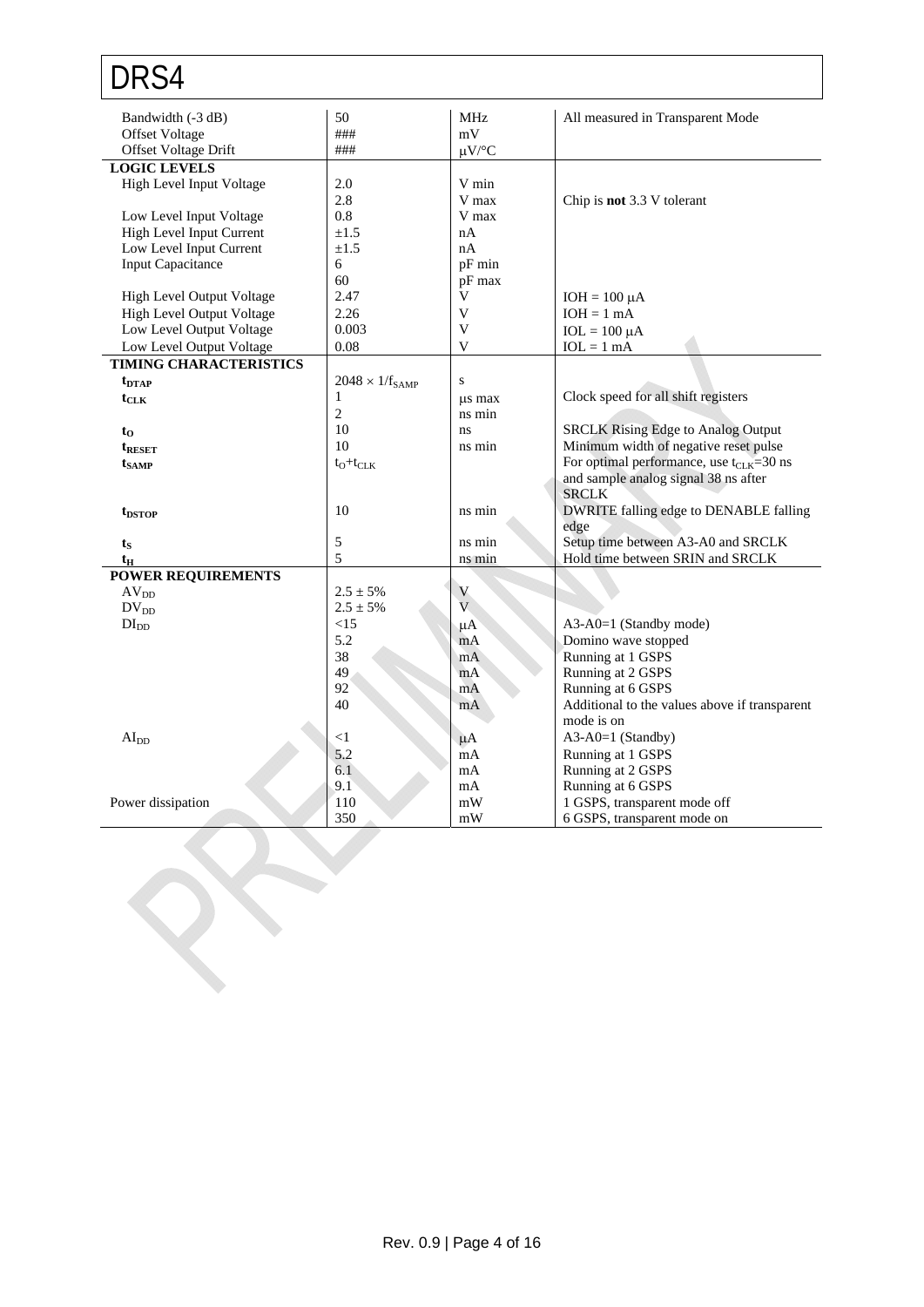### **PIN FUNCTION DESCRIPTIONS**

#### <span id="page-4-0"></span>**Table 2. Pin Function Descriptions**

| <b>Pin Number</b>               | <b>Mnemonic</b> | <b>Description</b>                                                               |
|---------------------------------|-----------------|----------------------------------------------------------------------------------|
| 3, 5, 7, 9, 11, 13, 15, 17, 20  | $IN0+ - IN8+$   | Analog Input Channels $0 - 8 (+)$                                                |
| 4, 6, 8, 10, 12, 14, 16, 18, 21 | $IN0-IN8-$      | Analog Input Channels $0 - 8(-)$                                                 |
| 19, 22, 39, 44, 53              | <b>DGND</b>     | Digital Ground                                                                   |
| 23, 24, 33, 34                  | <b>DVDD</b>     | Digital Power Supply, 2.5 V Nominal                                              |
| 25                              | <b>WSROUT</b>   | Double function: Write Shift Register Output if DWRITE=1, Read Shift             |
|                                 |                 | Register Output if DWRITE=0.                                                     |
| 26                              | <b>SROUT</b>    | Multiplexed Shift Register Output                                                |
| 27                              | <b>SRIN</b>     | Shared Shift Register Input                                                      |
| 28                              | <b>SRCLK</b>    | Multiplexed Shift Register Clock Input                                           |
| 29                              | <b>RSRLOAD</b>  | Read Shift Register Load Input                                                   |
| 30                              | <b>ROFS</b>     | Read Offset Voltage Input. Used to shift the contents of the sampling capaci-    |
|                                 |                 | tors into the linear range of the output buffers.                                |
| 31,32,60,61                     | A0, A1, A2, A3  | Address Bit Inputs, see Table 1                                                  |
| 35                              | <b>RESET</b>    | Reset input. Leave open to utilize internal reset.                               |
|                                 |                 |                                                                                  |
| 36                              | O-OFS           | OUT- offset. Use internal voltage of nominal 1.25V if lept open. If con-         |
|                                 |                 | nected to a low impedance voltage source overwrites the internal voltage.        |
| 40, 43, 45, 48, 49, 52, 54, 57  | $OUTx+$         | Analog Output Channel $7-0$ ( $\pm$ )                                            |
| 41, 42, 46, 47, 50, 51, 55, 56  | OUTx-           | Analog Output Channel $7 - 0$ (-)                                                |
| 37                              | MUX+/OUT8+      | Multiplexed Analog Output/Analog Output Channel 8 (+)                            |
| 38                              | MUX-/OUT8-      | Multiplexed Analog Output/Analog Output Channel 8 (-)                            |
| 1,2,58,64,70                    | <b>AGND</b>     | Analog Ground                                                                    |
| 59, 65, 71, 76                  | <b>AVDD</b>     | Analog Power Supply, 2.5 V Nominal                                               |
| 62                              | <b>DTAP</b>     | Domino Tap Signal Output toggling on each domino revolution                      |
| 63                              | <b>PLLLCK</b>   | <b>PLL Lock Indicator Output</b>                                                 |
| 66                              | REFCLK+         | Reference Clock Input LVDS (+)                                                   |
| 67                              | <b>REFCLK-</b>  | Reference Clock Input LVDS (-)                                                   |
| 68                              | <b>PLLOUT</b>   | PLL Output, to be fed to DSPEED via loop filter                                  |
| 69                              | <b>DSPEED</b>   | Analog Voltage Input for Setting Domino Speed                                    |
| 72                              | <b>BIAS</b>     | Bias voltage for internal buffers. Use internal voltage of nominal 0.7 V if left |
|                                 |                 | open. If connected to a low impedance voltage source overwrites the internal     |
|                                 |                 | bias voltage.                                                                    |
| 73                              | <b>DWRITE</b>   | Domino Write Input. Connects the Domino Wave Circuit to the Sampling             |
|                                 |                 | Cells to enable sampling if high.                                                |
| 74                              | <b>DENABLE</b>  | Domino Enable Input. A low-to-high transition starts the Domino Wave. Set-       |
|                                 |                 | ting this input low stops the Domino Wave.                                       |
| 75                              | <b>WSRIN</b>    | Write Shift Register Input. Connected to WSROUT of previous chip for chip        |
|                                 |                 | daisy-chaining                                                                   |



*Figure 1. 76-Lead QFN Pin Configuration, Top View*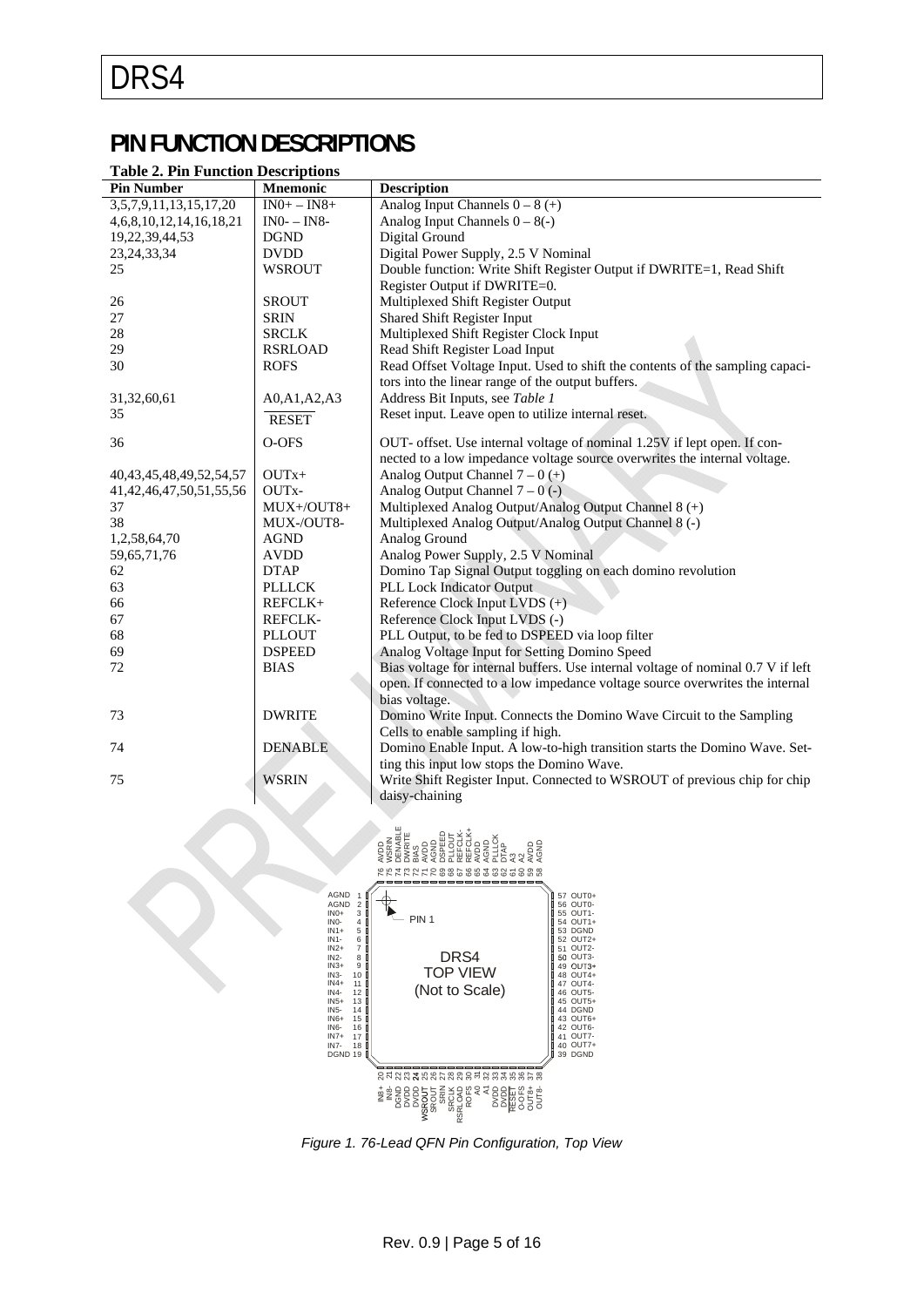### <span id="page-5-0"></span>**TYPICAL PERFORMANCE CHARACTERISTICS**



*Plot 1. Analog Output vs. Analog Input* 



*Plot 2. Typical Nonlinearity after Offset and Gain Calibration* 







*Plot 5. Noise Histogram before offset correction* 



*Plot 4. 0 V DC signal sampled at 5 GSPS after offset correction. The spike at ~170 ns originates from some crosstalk from the USB interface on the evaluation board* 



*Plot 6. Noise Histogram after offset correction*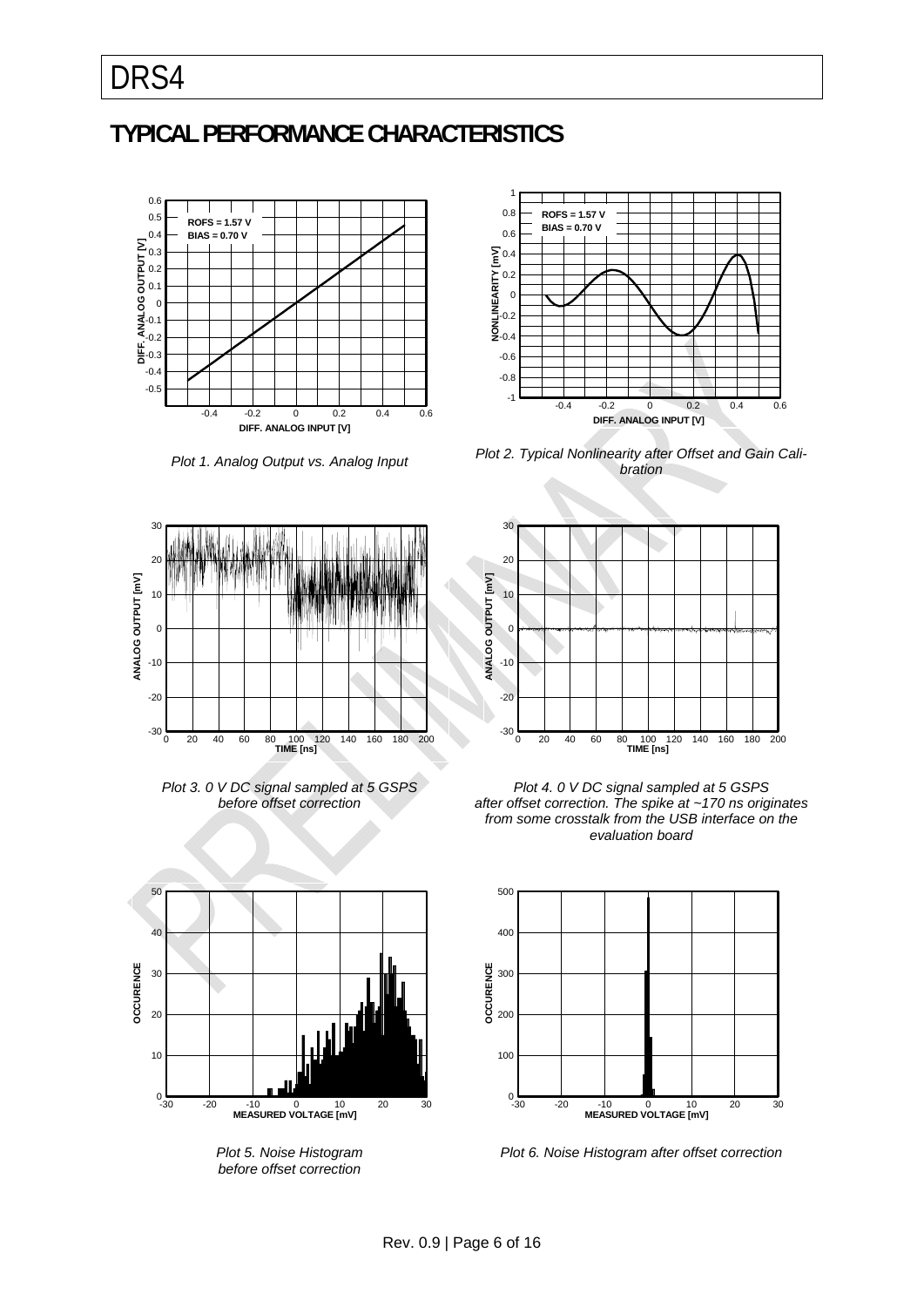

*Plot 7. 10 MHz sine wave sampled at 5 GSPS* 



*Plot 9. Same as Plot 8 in logarithmic display* 



*Plot 11. Signal Frequency Response in Transparent Mode* 

constant over the whole frequency range.

<span id="page-6-0"></span>1





*Plot 8. Sampling Speed vs. DSPEED Voltage at 38°C and 88°C* 



*Plot 10. Signal Frequency Response[2](#page-6-0)*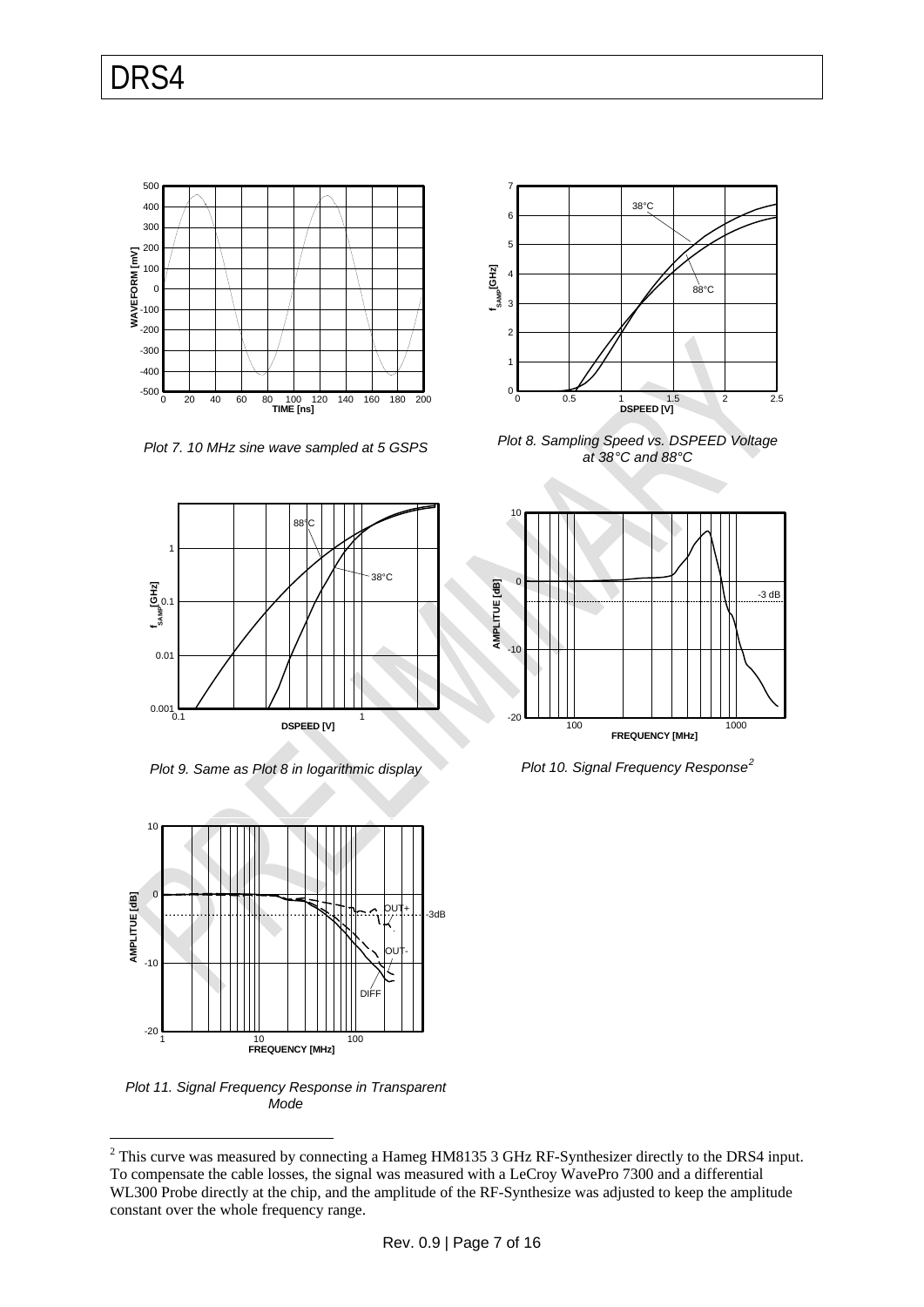### <span id="page-7-0"></span>**THEORY OF OPERATION**

The DRS4 consists of an on-chip inverter chain generating a sampling frequency up to 6 GHz (domino wave circuit), eliminating the need to feed an external sampling clock in the GHz range into the chip. This signal opens write switches in all 9 sampling channels, where the differential input signal is sampled in small (150 fF) capacitors. After being started, the domino wave runs continuously in a circular fashion until de-coupled from the write switches by a trigger signal, which freezes the currently stored signal in the sampling capacitors. The signal is then read out via a read shift register for external digitization.

#### <span id="page-7-1"></span>**DOMINO WAVE CIRCUIT**

The domino wave circuit is basically a series of 1024 double inverters. After raising the DENABLE signal high, a wave traverses through these inverters producing the write signal for the sampling cells. *[Figure 2](#page-7-3)* shows a simplified schematics of two double inverter blocks.



<span id="page-7-4"></span><span id="page-7-3"></span>*Figure 2. Simplified schematics of two out of 1024 double inverter blocks forming the domino wave circuit* 

The first inverter is actually an AND gate. This allows to enable and to stop the domino wave at any time via the DENABLE signal. The AND gate is connected to the following inverter via an NMOS transistor operating as a voltage controlled resistor. This resistor forms with the parasitic input capacitance of the inverter a RC-circuit, imposing a variable delay for the propagation of the domino wave, which can be controlled by the analog voltage DSPEED. Since the actual domino wave speed depends on the power supply voltage and the temperature, some stabilization is necessary to ensure steady operation. For this purpose the DTAP signal is available, which toggles its state each time the domino wave reaches cell #512. If operating the chip at  $f_{DOMINO}$ , the DTAP outputs a rectangular signal with 50% duty cycle with a frequency according to following formula:

$$
f_{DTAP} = \frac{1}{2048} \times f_{DOMINO}
$$

<span id="page-7-2"></span>The domino wave gets started by raising the DENABLE signal high (see *[Figure 3](#page-7-4)*). An internal circuit ensures that the write signal is always 16 cells wide. If DMODE is high, the domino wave runs infinitely until being stopped by setting DENABLE low. If DMODE is low, the domino wave only propagates once through each cell and stops after cell 1023. In this case only a single low-tohigh transition at cell 512 is seen at the DTAP output. The DMODE signal can be controlled through the configuration register (see chapter CONFIGURATION). The DWRITE signal determines if the write signal is sent to the sampling cells. If using the PLL circuit, it might be advantageous to keep the domino wave running also during the readout phase to avoid the time needed for the PLL to lock after each readout. This can be achieved by keeping DENABLE high and only lowering DWRITE to stop the sampling process. In this case, the DTAP signal is also produced by the revolving domino wave during the readout phase. If power minimization is however an issue, the domino wave can be stopped for the readout (dashed line in *[Figure 3](#page-7-4)*). The DWRITE signal must be lowered however before the DENABLE signal for proper chip readout by at least  $t_{DSTOP}$ .

If the domino wave is kept running during chip readout, care has to be taken that the DTAP signal does not interfere with the analog output of the DRS4 chip and therefore degrading the signal quality.



*Figure 3. Timing of the Domino Wave Circuit* 

During power-up, care has to be taken that the DE-NABLE and DWRITE signals are low. If not, the domino wave can get started before the power supply voltages are stable, which brings the DRS4 chip into a state where it draws a considerable amount of current and heats up significantly. This can be problematic if the signals are directly generated by a FPGA, since most FPGAs have internal pull-up resistors which get activated during the configuration phase of the FPGA. In such a case, the DENABLE and DWRITE signals should be connected to GND with a pull down resistor. This resistor should be much smaller than the FPGA pull-up resistor in order to keep the signals close to GND during the FPGA configuration. A typical value is 4.7 k $\Omega$ .

#### **INTERNAL PLL**

The DTAP signal can be fed into the internal PLL circuit to lock the domino frequency and phase to a quartz generated reference clock as shown in *[Figure 4](#page-8-2)*. The reference clock has to be equal to the desired *f<sub>DTAP</sub>* frequency. To operate the DRS4 chip for example at a 2.048 GHz sampling frequency, the reference clock has to be equal to 1 MHz. To ensure low-jitter operation, the reference clock input uses the LVDS standard. The reference clock can be produced directly by a quartz oscillator. For applications where the frequency should be variable, the clock can be produced by a programmable clock generator. Care has to be taken however that the reference clock signal has a small timing jitter, since it directly affects the sampling jitter of the DRS4 chip. Using a low noise  $AV<sub>DD</sub>$ , a residual PLL jitter of 25 ps can be achieved. The duty cycle of the reference clock is not important for the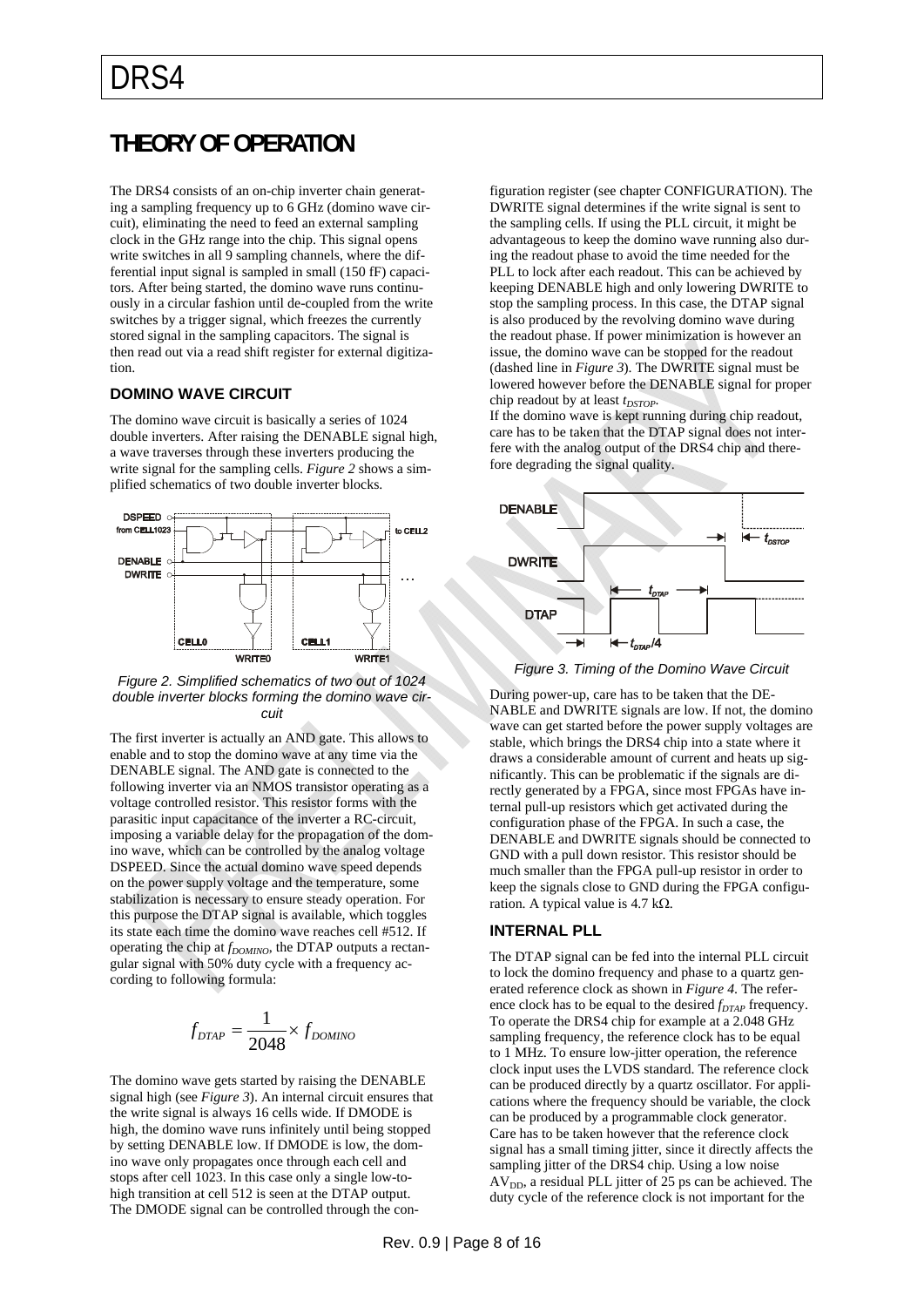functioning of the internal PLL, since it compares the DTAP signal with the reference clock only on the rising edge. For the PLLLCK signal to work correctly, it is however necessary that the duty cycle is close to 50%. If this is not the case, the PLLLCK signal is not reliable, but the locking state of the PLL can still be determined by comparing the reference clock and the DTAP signal externally.

If no LVDS reference clock signal is available, a CMOS signal can be connected to REFCLK+ and the REFCLKinput is connected to VDD/2 via a resistor divider.



<span id="page-8-2"></span>*Figure 4. Operation of the internal PLL using an external Loop Filer* 

<span id="page-8-1"></span>For the PLL to work, an external loop filter is required. This filter ensures quick locking and stable operation at the desired sampling frequency. Following table lists typical values for R and C1/C2 for various sampling frequencies:

*Table 3. Typical loop filter parameters* 

<span id="page-8-3"></span>

| Sampling  | $R[\Omega]$ | C <sub>1</sub> | C <sub>2</sub> | Lock time  |
|-----------|-------------|----------------|----------------|------------|
| Frequency |             | [nF]           | [nF]           | us         |
| 1 GHz     | TBD         | <b>TBD</b>     | <b>TBD</b>     | <b>TBD</b> |
| 2 GHz     | TRD         | <b>TRD</b>     | <b>TBD</b>     | <b>TRD</b> |
| 3 GHz     | <b>TBD</b>  | TBD            | <b>TBD</b>     | <b>TBD</b> |
| 6 GHz     | 220         | 22             | 27             | 50         |
|           |             |                |                |            |

The PLL lock indicator is a simple XOR of the DTAP and the REFCLK signals. An external 4.7 nF capacitor to GND integrates this signal, so that a normal CMOS input of a FPGA can be used to determine the lock state. About 10 us after the PLL has locked, the PLLOUT signal will increase above VDD/2 and indicate the lock. In case no PLL operation is wanted, the DSPEED input can directly be connected to an external DAC for example and the sampling frequency can be measured using a frequency counter on the DTAP output. In this case the internal PLL should be switched off by setting the PLLEN bit in the configuration register to 0. The maximum samping speed varies from chip to chip between 5.4 GSPS and 6.2 GSPS. The minimal sampling speed is 700 MSPS.

#### <span id="page-8-0"></span>**APERTURE JITTER**

A small timing jitter is present between the double inverter blocks. This causes the analog input signal to be sampled at time intervals which are not exactly equidistant and therefore causes an aperture jitter. This jitter is composed of a constant deviation for each cell (the socalled "fixed pattern aperture jitter") arising from the mismatch of the transistors in each cell, and a variable term for each domino revolution ("random aperture jitter"). While the average sampling frequency can be stabilized by using the PLL, a cell-to-cell variation will still be present. If applications require high timing accuracy, the fixed pattern jitter can be calibrated and corrected for. Since one domino wave circuit controls all 9 channels inside the DRS4, only one channel for each DRS4 chip needs to be calibrated. One possibility to do this is to sample a high accurate sine wave with the DRS4 chip, and look for deviations between the sampled waveform and the ideal one obtained from a sine fit of all samples. Averaging over many waveforms at different phases of the sine wave, the fixed pattern aperture jitter can be measured and stored for calibration in a database for example.

An additional complication might arise from the fact that the domino wave can only be stopped between cells. This gives a timing accuracy of  $1/f_{DOMINO}$ . For applications requiring higher timing accuracy, it is therefore recommended to measure the timing relative to the reference clock and not to the trigger signal. The achievable accuracy is then only determined by the PLL jitter of the DRS4 chip. For even better timing accuracy eliminating the PLL jitter, it is possible to sample a highly stable clock signal or sine wave in channels 8 of each DRS4 chip. By fitting this clock signal event by event, the actually sampling frequency and phase for each waveform can be measured with high precision, and a timing accuracy well below 10 ps can be achieved.

### **ANALOG INPUTS**

Each sampling cell consists of a sampling capacitor with  $C_s = 150$  fF connected to the IN+ and IN- inputs via two NMOS transistors (*[Figure 5](#page-9-4)*). This allows a quasi differential input, given than both input signals do not exceed the rails of the power supply. It has to be insured that the signal source has enough driving capability to deliver the current to charge the capacitors. At 6 GHz sampling speed, an input current of almost 1 mA in necessary to charge the capacitors with a 1 V signal for example. After the sampling cycle, the capacitor stores the voltage

$$
U_{s} = U_{I N+} - U_{I N-}
$$

Since the NMOS transistors show a nonlinear behavior when approaching the rails, it is recommended to operate them between 0.1 V and 1.5 V. The common mode of the input signals should therefore be chosen such that none of the input signals is below 0.1V or above 1.5V over the full dynamic range. The range is then limited only by the linearity of the readout buffer in each cell, which shows a non-linearity better than 0.5 mV for an input voltage between 1.05 V and 2.05 V. If differential signals smaller than 1.05 V should be sampled, it is possible to shift  $U_s$ up by applying an external voltage ROFS ("read offset") during the readout phase. This works similar like a charge pump, lifting the bottom plate of the capacitor from IN- to ROFS. The voltage seen by the buffer during readout is therefore

$$
U'_{S} = U_{I N +} - U_{I N -} + U_{ROFS}
$$

A differential input range of 0 V to 1 V can therefore be obtained for example by applying 1.05 V to the ROFS input. A differential range of  $-0.5$  V to  $+0.5$  V can be obtained by applying 1.55 V to the ROFS input. The maximal value of the ROFS input is 1.6 V due to the internal NMOS transistor switching this signal. The DRS4 has an additional buffer at each analog output, which then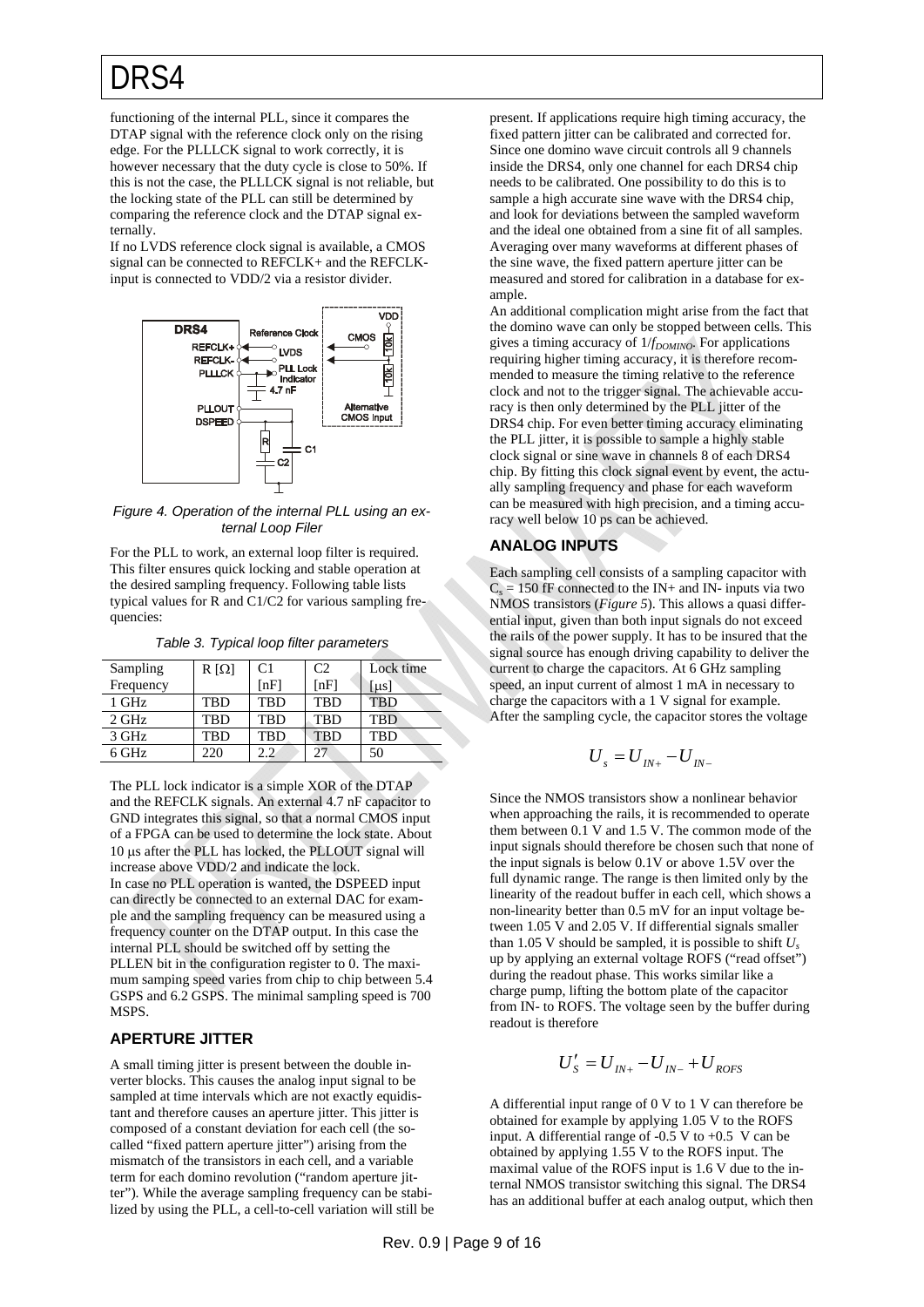shifts this output to a range from approximately 0.8 V to 1.8 V. The overall gain of the analog chain is 0.985. The input signal both at the IN+ and the IN- input should not exceed 1.5 V.

<span id="page-9-2"></span><span id="page-9-1"></span>

<span id="page-9-3"></span>*Figure 5. Simplified Schematics of one Sampling Cell* 

<span id="page-9-4"></span>It should be noted that the charge stored in the sampling capacitor is lost over time due to charge leakage, and the readout of a cell should be done quickly (< 1 ms) after the sampling phase.

#### <span id="page-9-0"></span>**ANALOG OUTPUTS**

The analog outputs OUT+ and OUT- are designed to drive directly the differential inputs of common ADCs. The differentially signaling ensures high noise immunity and requires no additional external components. While the voltage  $U_+$  at the OUT+ output will be in the range from 0.8V to 1.8V (see previous paragraph), the voltage U<sub>-</sub> at the OUT- output can be adjusted with  $U_{\text{ofs}}$  at the O-OFS pin. The relation between these three voltages is given by the following formula:

$$
\frac{U_{+}+U_{-}}{2}=U_{\text{obs}}
$$

<span id="page-9-5"></span>And thus:

$$
U_{-}=2\cdot U_{\text{obs}}-U_{+}
$$

<span id="page-9-6"></span>The O-OFS pin is internally connected to a weak voltage divider of 16.5 k $\Omega$ : 20.3 k $\Omega$  which produces approximately 1.37V, and can be overwritten by an externally supplied low impedance voltage source. It can be adjusted such that the dynamic output range of the DRS4 chip matches the dynamic differential input range of the external ADC. If the ADC has for example a differential input range of -1V  $\dots$  +1V, the U<sub>ofs</sub> voltage should be set to 1.3V. The gives an output range of 1.8V to 0.8V at the OUT- pin according to the above formula and thus a differential voltage of -1V to +1V. The differential gain of the DRS4 chip is then 2, i.e. an input signal with a differential swing of 1V p-p results in a differential output swing of 2V p-p.

To reduce high frequency noise, a low pass filter with a cutoff frequency of half the sampling frequency (Nyquist frequency) of the external ADC can put between the DRS4 outputs and the external ADC inputs.

In the Transparent Mode (see next chapter), the DRS4 input IN+ is directly routed to the output OUT+. In this mode the differential gain is 1, so a 1V differential input signal swing  $(0.5 V)$  swing at IN+) is seen as a 1V differential output swing signal (0.5 V swing at OUT+).

### **CONFIGURATION**

#### **RESET**

To initialize all internal registers to their default value, a

negative pulse must be applied to the RESET input with

a minimal width of 10 ns. During power up, an internal reset pulse of approx. 1  $\mu$ s is automatically generated and visible at the reset pin. If during power-up the applied power is unstable for more than  $1 \mu s$ , an external reset pulse should be applied once the power is stable. Otherwise the pin can just be left open.

#### **REGISTERS**

The DRS4 chip has four shift registers which must be accessed for configuration and during readout. To minimize the number of required package pins, a common interface using the SRIN, SRCLK and SROUT signals has been chosen together with an addressing scheme using the address inputs A3-A0. While the SRIN signal is directly connected to all shift registers, the SRCLK is enabled only for a certain shift register if it is addressed. Similarly, the SROUT signal is multiplexed between the outputs of the four shift registers as shown in *[Figure 6](#page-9-5)*.



*Figure 6. Sharing of Shift Register Signals* 

In addition to address the shift registers, the address bits A3-A0 are used for various other operations as can be seen in *[Table 4](#page-9-6)*

*Table 4. Address Bit Settings* 

| A3 | A2 | A1 | A0 | Output                             |
|----|----|----|----|------------------------------------|
| 0  | 0  | 0  | 0  | Channel 0 at MUXOUT                |
| 0  | 0  | 0  |    | Channel 1 at MUXOUT                |
| 0  | 0  |    | 0  | Channel 2 at MUXOUT                |
| 0  | 0  |    | 1  | Channel 3 at MUXOUT                |
| 0  |    | 0  | 0  | Channel 4 at MUXOUT                |
| 0  |    |    |    | Channel 5 at MUXOUT                |
| 0  |    |    | 0  | Channel 6 at MUXOUT                |
| 0  |    |    | 1  | Channel 7 at MUXOUT                |
|    | 0  | 0  | 0  | Channel 8 at MUXOUT                |
|    | 0  | O  | 1  | Enable OUT0-OUT8                   |
|    | 0  |    | 0  | <b>Enable Transparent Mode</b>     |
|    | 0  |    |    | <b>Address Read Shift Register</b> |
|    |    | 0  | 0  | <b>Address Config Register</b>     |
|    |    | 0  | 1  | Address Write Shift Register       |
|    |    |    | 0  | Address Write Config Register      |
|    |    |    |    | Disable all outputs (standby)      |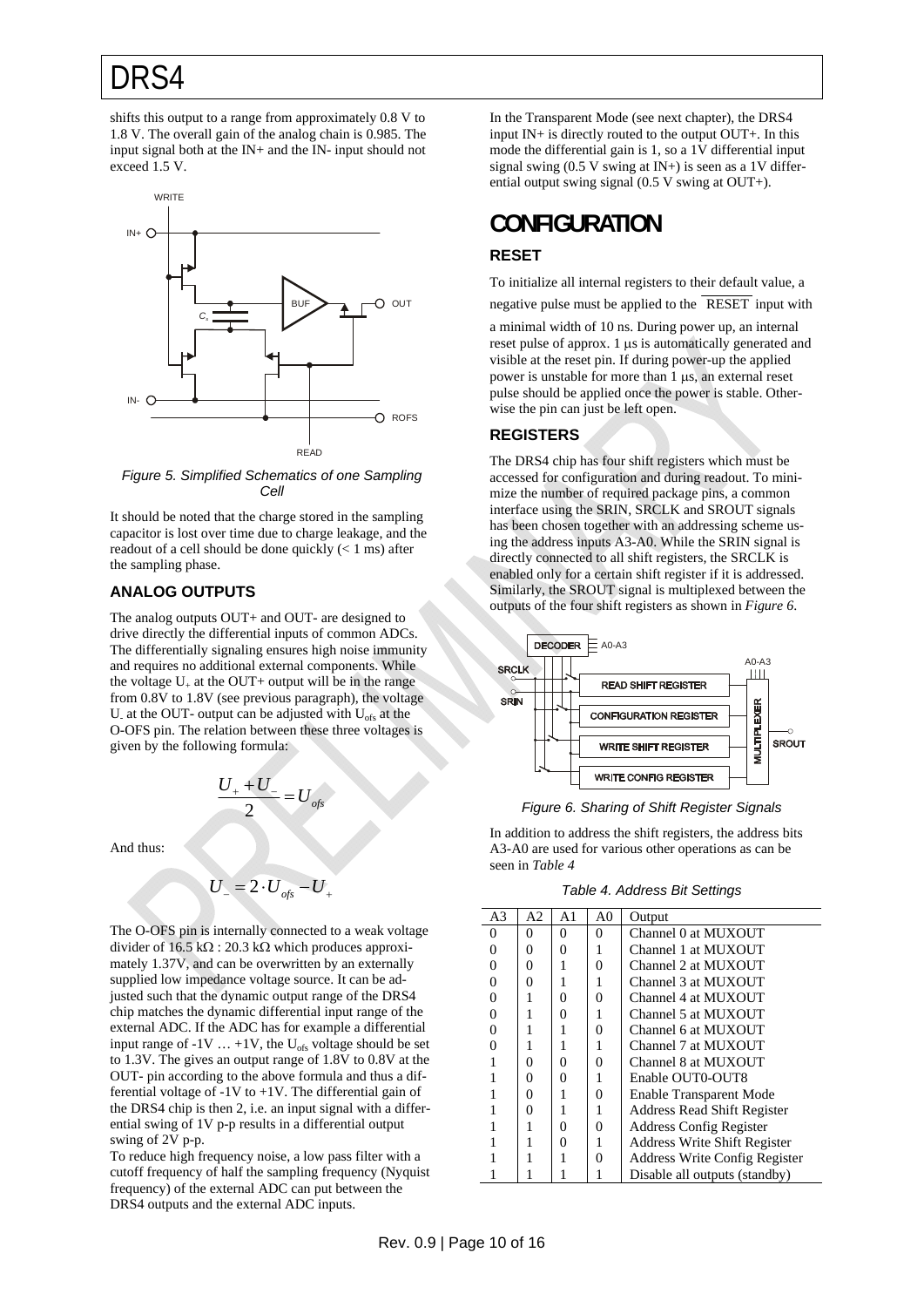The first 9 settings address a single channel for readout through the analog multiplexer, while address  $1001<sub>b</sub>$  enables all output buffers for parallel readout as described under WAVEFORM READOUT.

The Configuration Register contains eight bits used to control some behavior of the DRS4 chip, out of which only four are currently used. *[Table 5](#page-10-3)* gives and overview of these bits. After a reset, the default of all bits is 1.

<span id="page-10-3"></span>

| <b>Bit</b>       | <b>Bit</b>     |                              |
|------------------|----------------|------------------------------|
| Location         | Mnemonic       | Description                  |
| Bit <sub>0</sub> | <b>DMODE</b>   | Control Domino Mode, A 1     |
|                  |                | means continuous cycling, a  |
|                  |                | 0 configures a single shot   |
| Bit1             | <b>PLLEN</b>   | Enable bit for the PLL. A 1  |
|                  |                | enables the operation of the |
|                  |                | internal PLL                 |
| Bit <sub>2</sub> | <b>WSRLOOP</b> | Connect WSRIN internally     |
|                  |                | to WSROUT if set to 1        |
| $Bit3-7$         | Reserved       | A 1 must always be written   |
|                  |                | to these bit positions       |

<span id="page-10-1"></span>To write these bits, the timing diagram from *[Figure 7](#page-10-4)* must used: The unused bits must but always be 1.

<span id="page-10-2"></span>



<span id="page-10-4"></span>The new register content becomes immediately active at the eighth rising edge of the SRCLK signal.

#### <span id="page-10-0"></span>**TRANSPARENT MODE**

<span id="page-10-5"></span>Many applications do not only need fast digitizing of some signals, but also to generate a trigger out of these signals. Traditionally, the signal path is split into a dedicated trigger logic and into waveform digitizing. Using the DRS4 chip, this is not necessary any more. Setting  $A3-A0$  to  $1010<sub>b</sub>$ , the analog input to the DRS4 chip is digitized and applied to the analog output at the same time. In this "transparent mode", all nine analog outputs can be digitized with the maximum speed of the external ADC. An attached FPGA can then make a local trigger decision based on the signal of the eight channels. It can apply algorithms such a discrimination or majority logic. When a trigger decision is made, the FPGA stops the DRS4 chip and reads out the high speed sampling data through the same eight ADCs. By using highly integrated octal ADCs such as the AD9222 from Analog Devices or the ADC12EU050 from National Semiconductor, a very compact trigger and digitizing electronics can be built.



*Figure 8. Simultaneous Waveform Digitizing and Triggering using the same ADC* 

The analog output of the DRS4 chip has been designed to match directly the input of the AD9222. The bandwidth of the DRS4 output buffers is ### MHz, so if the ADC samples at a smaller frequency than twice this bandwidth, some low pass filtering might be required to limit the bandwidth to the Nyquist rate. Alternatively, the OUT+ output can directly be fed into a hardware comparator to trigger if the signal is above a certain threshold.

#### **STANDBY MODE**

The DRS4 chip can enter a standby mode by setting A3-A0 to  $1111<sub>b</sub>$ . In this mode, all output drivers are disabled and the internal bias generators are switched off to minimize power dissipation. If the domino wave is stopped by setting DENABLE low at the same time, the power consumption is only 50  $\mu$ W. When exiting the standby mode, the internal bias generators require ### ns for power-up and stable operation.

#### **CASCADING OF CHANNELS**

It is possible to cascade two or more channels to obtain deeper sampling depth with the cost of having fewer channels per chip. The sampling cells on DRS4 can be cascaded according to *[Table 6](#page-10-5)*.

A Write Shift Register containing 8 bits is used to activate channel 0 to 7. Channel 8 is always active and can be used to digitize an external reference clock. The bits are shifted by one position on each revolution of the domino wave. If this register is loaded with 1's, all channels are active all the time, and the DRS4 works like having 8 independent channels. The other extreme is a single 1 loaded into the register. This 1 is clocked through all 8 positions consecutively. It then shows up at the WSROUT output and can be fed back into the shift register via the WSRIN input or internally by setting WSRLOOP in the Configuration Register to 1 to form a cyclic operation. This means that on the first domino revolution the first channel is active; on the second domino revolution the second channel is active and so on. If the input signal gets fanned out into each of the 8 channels, the DRS4 chip works like having a single channel with 8 times the sampling depth.

|  |  | Table 6. Cascading of Channels |
|--|--|--------------------------------|
|--|--|--------------------------------|

| Number of chan- | Number of sam-  | <b>Initial Write</b>  |
|-----------------|-----------------|-----------------------|
| nels            | pling cells per | Shift Register bit    |
|                 | channel         | pattern               |
|                 | 1024            | 11111111 <sub>h</sub> |
|                 | 2048            | 01010101 <sub>h</sub> |
| $\mathcal{D}$   | 4096            | 00010001 <sub>h</sub> |
|                 | 8192            | 00000001 <sub>b</sub> |

To configure the Write Shift Register to one of the above configurations, the bit pattern according to *[Table 6](#page-10-5)* has to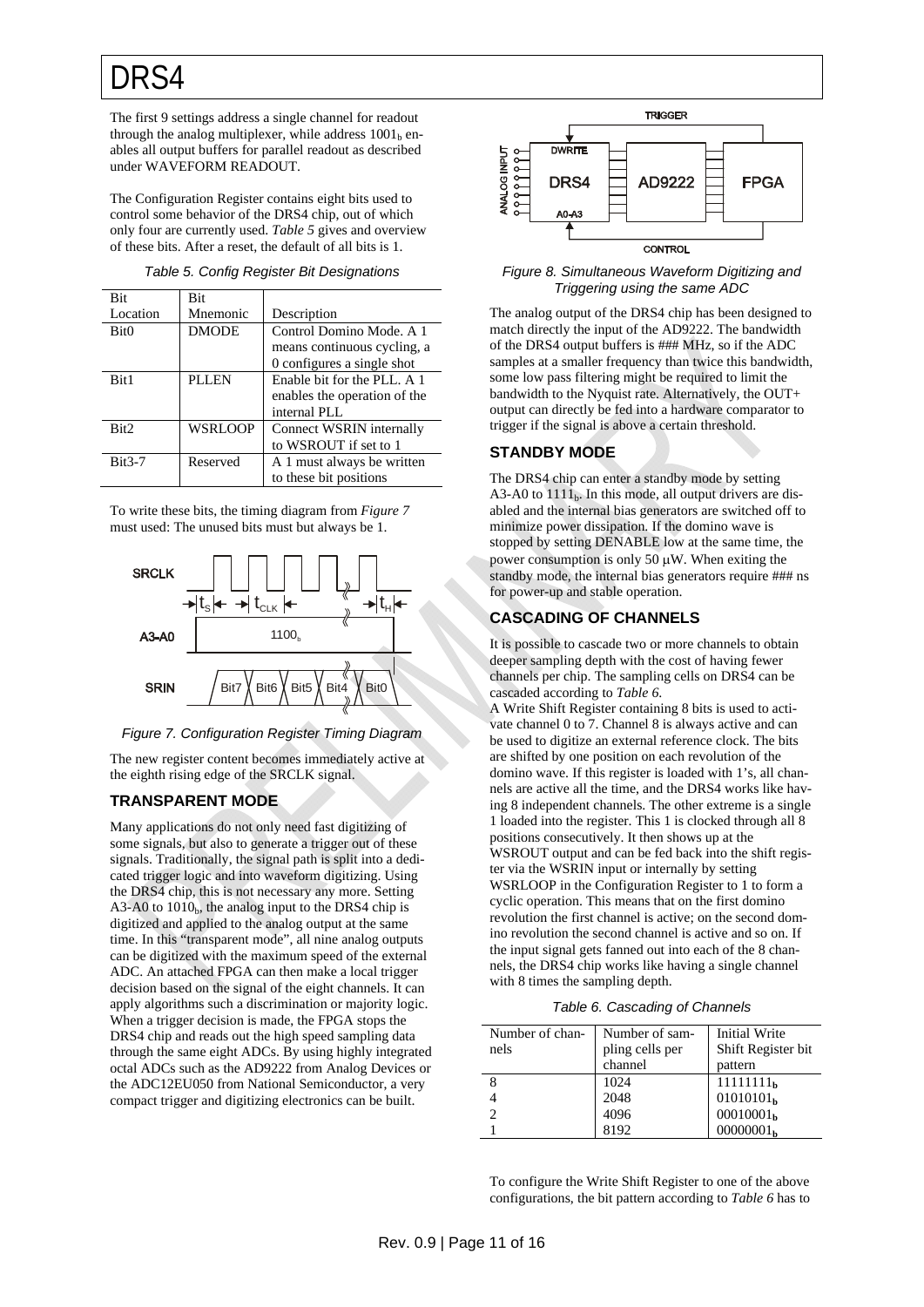be written into the register initially according to the timing diagram given in *[Figure 9](#page-11-3)*.

<span id="page-11-2"></span>

*Figure 9. Write Shift Register Timing Diagram* 

<span id="page-11-3"></span>Writing to the shift register is enabled by setting A3-A0 to 1101<sub>b</sub>. Eight bits are then clocked into the shift register, MSB first. Bits are latched into the shift register on the falling edge of SRCLK.

After the domino wave has been started via the DE-NABLE signal, the bit pattern is shifted by one position on each revolution of the domino wave as long as the DENABLE and DWRITE signals are high.

#### <span id="page-11-0"></span>**DAISY-CHAINING OF SEVERAL CHIPS**

<span id="page-11-5"></span>The maximum channel depth of the DRS4 chip is 8192 cells. If deeper sampling depths are required, several DRS4 chips can be daisy-chained. To do so, one has to connect the WSROUT signal to the WSRIN signal of the next chip as shown in *[Figure 10](#page-11-4)*. The first chip is configured for one channel (using the bit pattern  $00000001<sub>b</sub>$ ) while the Write Shift Register of the second chip is configured to contain all zeros. The same reference clock must be fed into both chips, so that the phase of the domino wave is aligned. During the first eight revolutions of the domino wave the first chip is active. Then the write bit is passed to the second chip, where it will activate the channels for the next eight revolutions. Then it is passed back to the first chip and so on. Note that for this operation the WSRLOOP bit in the Configuration Register has to be set to 0. Using eight DRS4 chips for example, a single sampling channel with a depth of 64k samples is formed. Care must be taken that the signal source is strong enough to drive the capacitive load of all inputs.

<span id="page-11-6"></span>

*Figure 10. Daisy-Chaining of two DRS4 Chips* 

### <span id="page-11-4"></span><span id="page-11-1"></span>**WAVEFORM READOUT**

After sampling has been stopped by either setting DE-NABLE or DWRITE low, the waveform can be read out via the read shift register. There are two possible modes for readout. The "full" mode reads all 1024 cells, while a special Region-Of-Interest mode only reads a certain window of the waveform to reduce dead time. The contents of the 9 DRS4 channels can either be digitized with a single external ADC using the internal multiplexer, or with eight external ADCs in parallel to reduce dead time.

### **FULL READOUT MODE**

In the full readout mode, all 1024 sampling cells are read out consecutively starting from cell 0 with 1024 clock cycles at 33 MHz. Care has to be taken in the PCB design that the DENABLE, DWRITE and DTAP signals are well shielded from the analog signals. Otherwise some crosstalk between these signals and the data channels may occur, as can be seen in *Plot 4*.



*Figure 11. Read Shift Register Initialization* 

To start the full readout mode, the Read Shift Register has to be initialized by clocking a "1" into the first cell. This is achieved by applying address  $1011<sub>b</sub>$  at the address input A3-A0 and issuing 1024 clock cycles of SRCLK, where only during the last one SRIN=1 is applied (*[Figure](#page-11-5)  [11](#page-11-5)*). After initialization, each channel can be read out following the diagram of *[Figure 12](#page-11-6)*.



*Figure 12. Full Readout Mode Timing Diagram* 

The address of the channel which should be read out should be applied to A3-A0. This reveals the first cell contents at the analog output MUXOUT, which should be digitized after  $t_{SAMP}$ . Then the "read bit" is shifted down on each consecutive clock cycle of SRCLK, until it reaches cell 1023. One more clock cycle should be applied (noted "1024" in *[Figure 12](#page-11-6)*) to wrap around the read bit into cell #0, so the next channel is ready for readout. On the rising edge of SRCLK at each clock cycle the contents of the next sampling cell appears at the analog output MUXOUT after a delay of  $t_0 = 10$  ns if the multiplexer is used. When operated at 33 MHz clock speed ( $t_{CLK}$  = 30 ns), the analog signal has 30 ns to settle at the output. Care must be taken to sample it with an external ADC at the end of this 30 ns period, but just before the beginning of the next cycle. So with  $t_{SAMP} = t_O + t_{CLK} = 40$  ns the sampling should occur about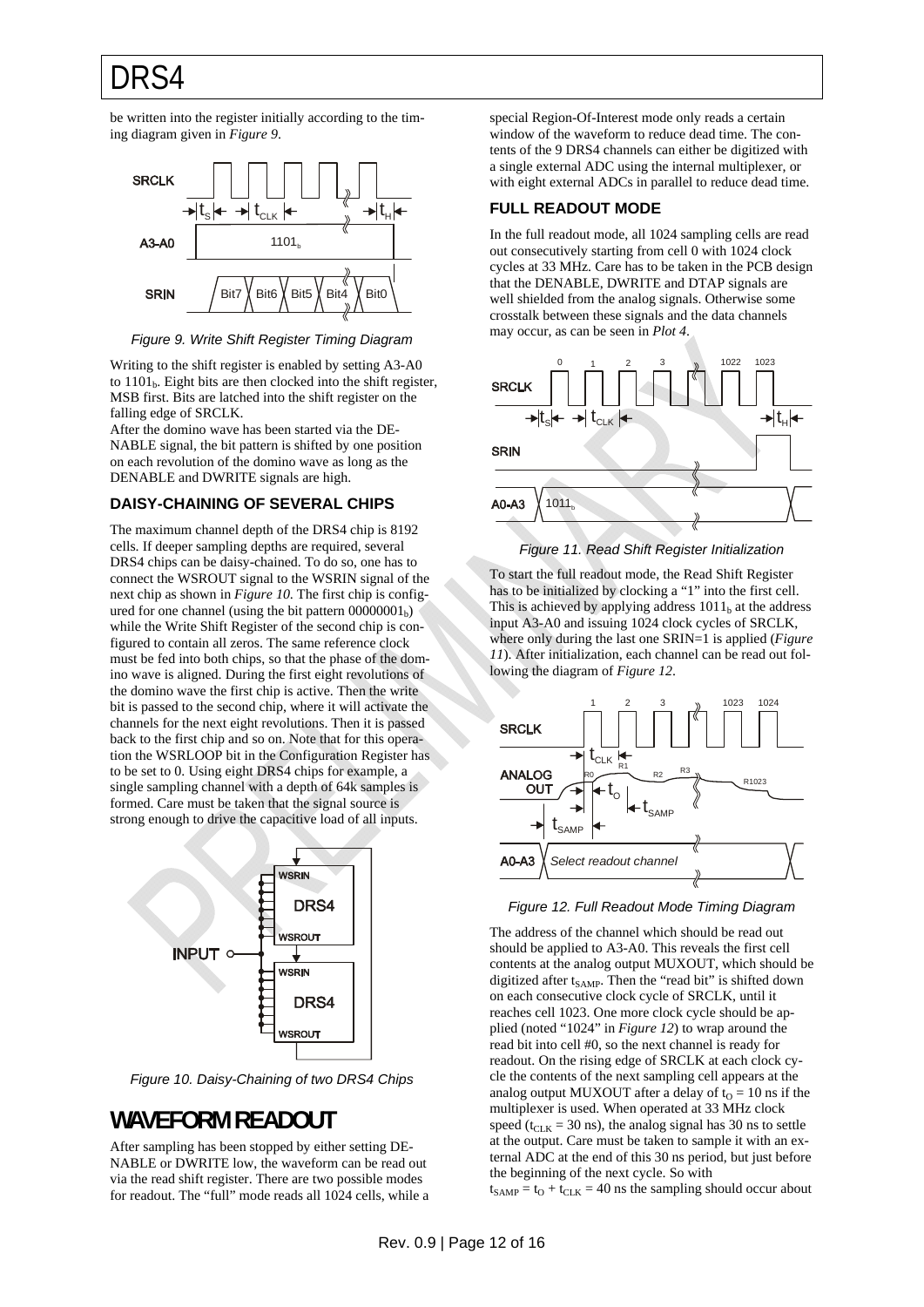38 ns after the rising edge of SRCLK. Sampling the signal after 35 ns already degrades the DRS4 linearity. Since each sampling cell contains an internal buffer, an offset error from that buffer is seen due to the mismatch of the transistors inside the buffer, which is typically 5 mV rms (*Plot 3, Plot 5*). Since this offset error is constant over time ("fixed pattern noise"), it can be measured and corrected for during the readout. One example to do this is to put an offset correction table into the FPGA which does the readout of the ADC connected to the DRS4. This way the noise can be reduced by more than one order of magnitude. Care has to be taken to choose an ADC which matches the performance of the DRS4. Many 12-bit ADCs have a SNR which is lower than 70 dB and would therefore not give optimal performance.

#### <span id="page-12-0"></span>**CHANNEL MULTIPLEXER**

Four address bits A3-A0 are used to configure the analog output. In multiplexed mode, each channel's analog output can be routed to one single output MUXOUT, making it possible to use only a single external ADC to digitize all 9 channels. Please refer to *[Table 4](#page-9-6)* for the addressing scheme. If digitization time however is important, all 9 channels can be digitized in parallel using 9 external ADCs, thus reducing the digitization time by a factor of 9.

#### <span id="page-12-3"></span><span id="page-12-1"></span>**REGION-OF-INTEREST READOUT MODE**

The digitization of all 1024 samples at 33 MHz takes  $30 \mu s$ , even if the 9 channels are digitized in parallel. During this time the sampling of the DRS4 is stopped and no new waveforms can be acquired. To reduce this dead time, it is possible to read only a subset of all sampling cells, for applications where one is interested only in short pulses like illustrated in *[Figure 13](#page-12-2)*.



*Figure 13. Region-of-Interest (ROI) Readout Mode* 

<span id="page-12-4"></span><span id="page-12-2"></span>Assume that the domino wave is running with a window size  $t_W = 1/f_{SAMP} \times 1024$ , and a short signal occurs, like a hit from a photomultiplier. This signal triggers an external trigger circuit, similar like in an oscilloscope. The interesting part of the waveform is now in a region  $t_1$  before and  $t<sub>2</sub>$  after that trigger point. If only this ROI is read out, the dead time will be reduced by the fraction  $(t_1+t_2)/t_W$ . To achieve this with DRS4, the domino wave has to be stopped  $t_{w}$ - $t_1$  after the trigger by means of an external delay. If the trigger has already a latency of  $t_t$ , then a fixed delay  $t_f = (t_W - t_1) - t_f$  must be added to the trigger. The stop position of the domino wave is then transferred into the readout shift register via a pulse on the RSRLOAD pin. The readout starts at this position and can be stopped by the readout FPGA firmware after *n*

samples when the complete ROI is covered. *[Figure 14](#page-12-3)* shows the timing for this readout mode.



*Figure 14. ROI Readout Mode Timing Diagram* 

The rising edge of the RSRLOAD pin transfers the first sample R0 of the ROI to the analog output, where it can be digitized after (t<sub>SAMP</sub>.- 2ns). Consecutive pulses on SRCLK transfer the following samples R*i*, until all *n* samples are digitized. This sequence can be repeated 9 times to digitize all channels if multiplexing is used. Each pulse on RSRLOAD re-transfers the domino wave stop position into the read shift register, so the same ROI can be digitized on all channels. If the read bit arrives at cell #1023, it wraps around automatically into cell #0. If offset correction is applied during readout, one hast to know which cell is currently visible at the analog output, since each cell has a different offset value. Using the ROI readout mode, the first cell to be read out can be any of the 1024 cells. To determine the cell number where the sampling has been stopped, the stop shift register can be used. It stores the cell number where the sampling has been stopped and encodes this position in a 10 bit binary number ranging from 0 to 1023. This encoded position is clocked out to SROUT on the first ten readout clock cycles, as can be seen in *[Figure 15](#page-12-4)*. The rising edge of the RSRLOAD signal outputs the MSB, while the falling edges of the SRCLK signal reveal the following bits up to the LSB.



If the DRS4 is configured for channel cascading or daisychaining, it is necessary to know which the current channel is where the sampling has been stopped. This can be determined by addressing the Write Shift Register with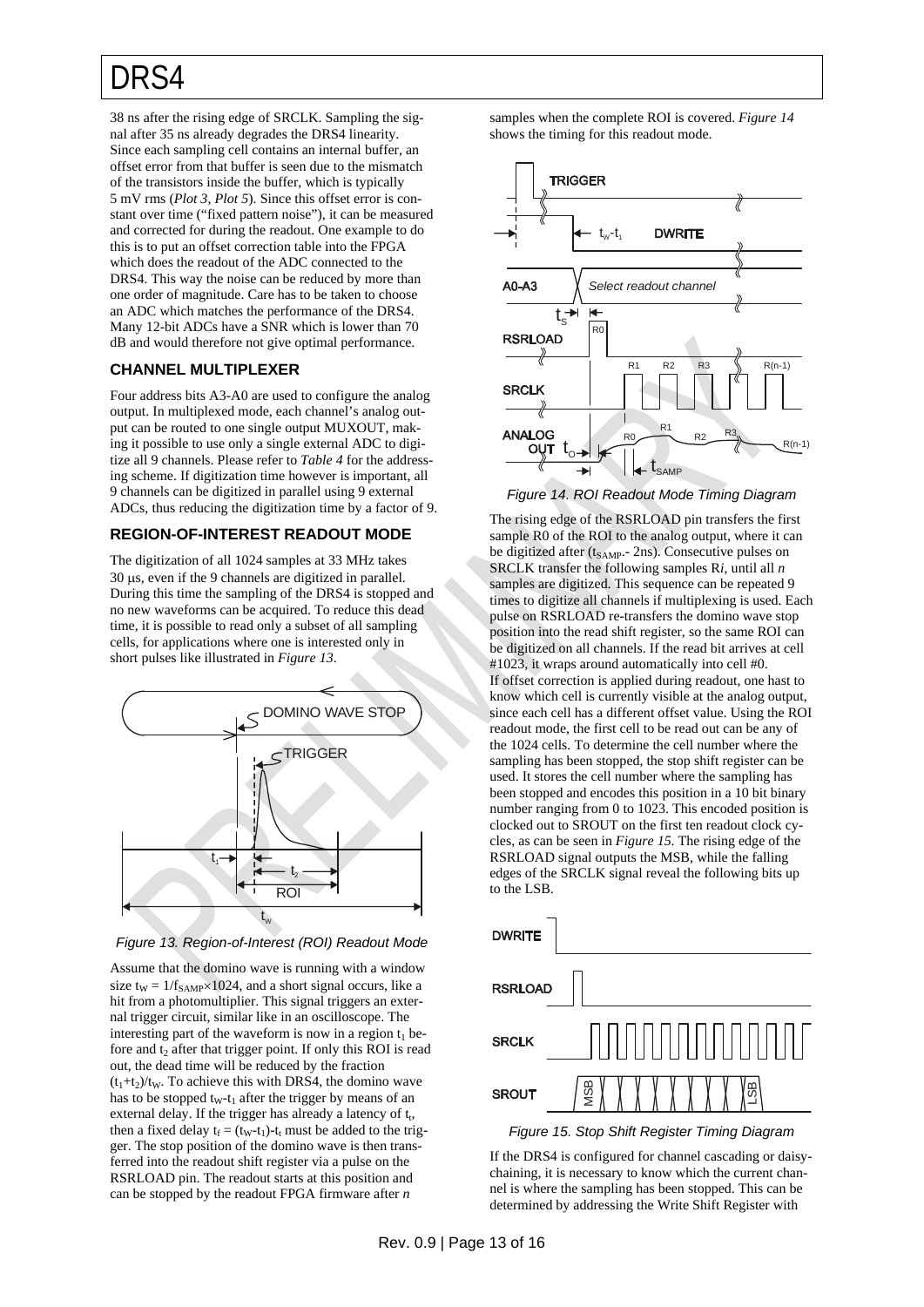$A3-A0 = 1101<sub>b</sub>$  and by applying clock pulses to the SRCLK input. If the DRS4 is configured in single channel mode and the sampling stopped at channel *i*, then 8-*i* clock pulses will reveal the 1 at the WSROUT and the SROUT outputs.

### <span id="page-13-0"></span>**SIMULTANEOUS WRITING AND READING**

With the DRS4 chip it is possible to sample the input with one channel while reading out another channel at the same time, with the drawback of slightly increased noise. This mode can be used to build a system with up to eight parallel analog buffers and with virtually zero dead time for event rates below the typical readout time. To do so, a layout similar to the one from the channel cascading is used. A single input channel is distributed to some or all DRS4 inputs. The write shift register is however not advanced by the domino wave revolution, but under the control of the FPGA. For this purpose a second write shift register, called the Write Config Register, has been implemented. A sampling channel is active only if both the Write Shift Register and the Write Config Register contain a 1. Following flow is used for example for a system where a signal is connected to all eight DRS4 channels:

<span id="page-13-1"></span>

#### *Figure 16. Flow for concurrent sampling and digitizing*

Two concurrent threads of operation have to be implemented typically in an FPGA. One thread (shown at the left side) waits for a trigger and re-arms the DRS4 chip sampling on the next channel. This operation can be done very quickly in just a couple of FPGA clock cycles of typically 100 ns in total and is then the only contribution to the dead time. The second thread (shown at the right

side) waits for a channel to be marked as sampled by the first thread and then starts the digitization. If there is one or more other triggers happening during this digitization, the first thread will "pause" the readout thread (since both threads share the same A3-A0 address lines), advance the sampling channel by one each time, then resume the readout thread. In this way, up to eight analog sampling buffers can be filled before the sampling will be blocked. Depending on the rate and time distribution of the triggers, the overall dead time will be reduced dramatically by using this scheme.

If it is required to use simultaneous writing and reading together with channel cascading, the techniques from the sections CASCASING OF CHANNELS and SIMUL-TANEOUS WRITING AND READING have to be used together. If the DRS4 is configured for four channels with 2048 bins for example, the number of analog buffers will be reduced from eight as above to four. The cascading of the channel pairs is controlled by the domino wave and the Write Shift Register, while the channel selection for sampling is controlled by the Write Configuration Register. In this case this register contains an initial value of  $00000011<sub>b</sub>$  to enable the first two channels to form a single 2048 bin deep channel. After the first trigger, two clock pulses must be applied to change this to  $00001100<sub>b</sub>$ to enable the next pair of channels and so on.

### **TYPICAL MODE OF OPERATION**

[Figure 17](#page-14-0) shows the typical mode of operation. The DRS4 chip is connected to a single external ADC and a FPGA. The analog inputs are converted from singleended to differentially for optimal performance by means of a RF transformer. The PCB has to be designed carefully to minimize the cross-talk between the different channels. A passive interface as shown will reduce the analog bandwidth of the DRS4 significantly (typically to 200 MHz). A higher bandwidth can be achieved with an active differential high speed buffer at the DRS4 input. Channel 8 can be used to digitize an external LVDS master clock for applications where precision timing is required for many DRS4 chips. The reference clock to stabilize the Domino Wave is generated by the FPGA. By using an internal clock manager or a programmable divider, a wide range of sampling frequencies can be achieved. The values for R and C of the PLL Loop Filter can be obtained from [Table 3](#page-8-3). The ROFS input can shift the sampled signal into the linear range of the DRS4 chip as described under ANALOG INPUTS. Since a fast low impedance source is required at the ROFS input, a fast buffer must be used as indicated. For maximum flexibility a DAC controlled by the FPGA can be used instead of the potentiometer.

All nine channels are read out through the multiplexer at output MUX/OUT0, as selected by the address lines A0- A3. To reduce the dead time, all eight or nine channels can be digitized in parallel by using an external octal ADC.

The pull-down resistors at the DENABLE and DWRITE lines ensure proper start-up of the chip as described under DOMINO WAVE CIRCUIT.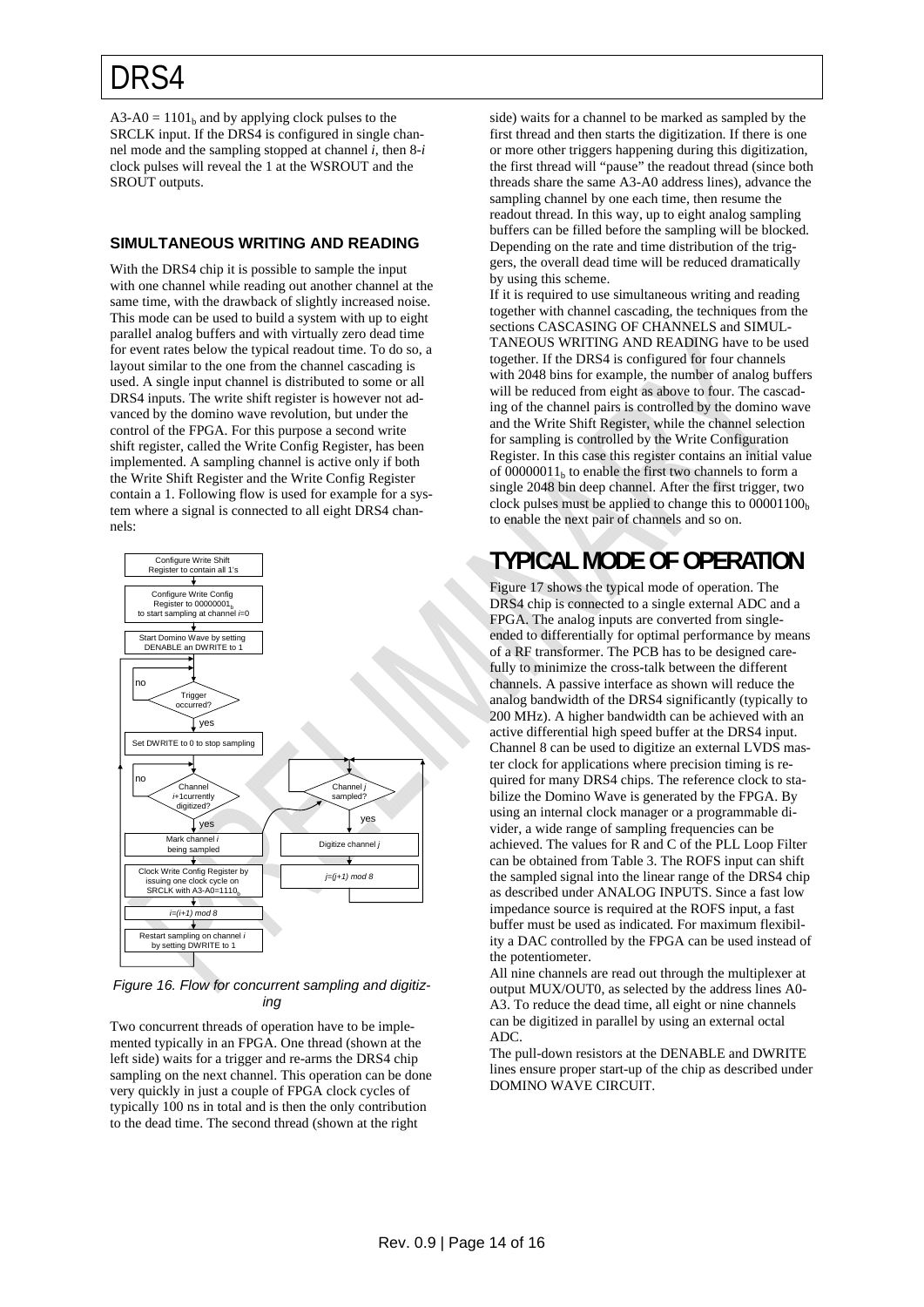

<span id="page-14-0"></span>*Figure 17. Typical Mode of Operation*